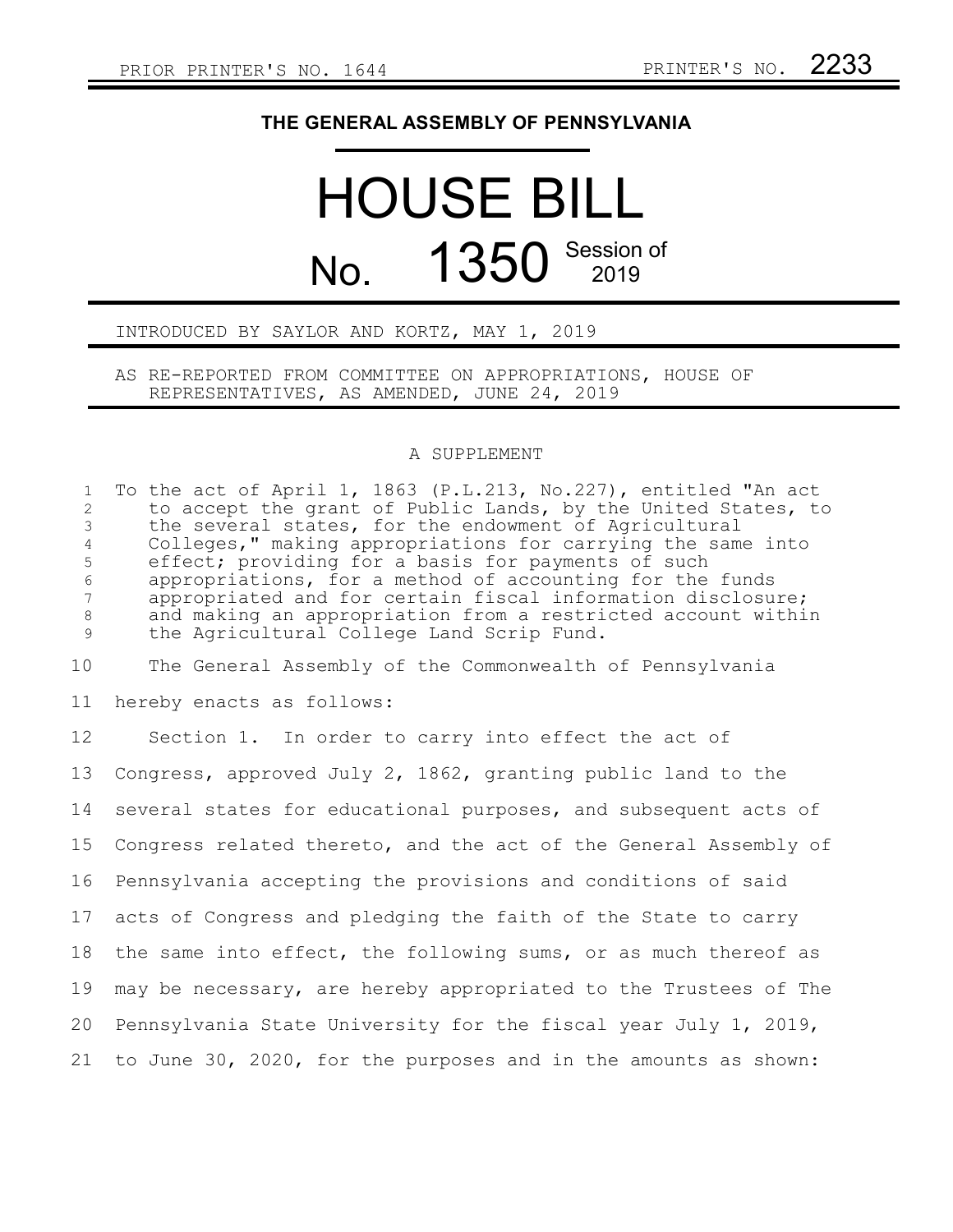For general support. 1

5

State appropriation............................. \$237,349,000 **<--** STATE APPROPRIATION............................. \$242,096,000 **<--** For Pennsylvania College of Technology. 2 3 4

State appropriation............................. \$22,736,000 **<--** STATE APPROPRIATION.............................. Section 2. Payments to The Pennsylvania State University on account of the appropriations for all items as provided in section 1 shall be made on the basis of costs during the fiscal year. \$26,736,000**<--**6 7 8 9 10

Section 3. (a) Payments to The Pennsylvania State University of the appropriations provided in section 1 shall be made monthly during the fiscal year. 11 12 13

(b) Such monthly payments shall be made in accordance with the provisions of section 2 on the basis of estimated costs. The estimate of costs shall be submitted by The Pennsylvania State University to the Secretary of Education, the General Assembly and the State Treasurer not later than 30 days prior to the date on which such payment is to be made. 14 15 16 17 18 19

Section 4. (a) The Pennsylvania State University shall apply the money appropriated by this act only for such purposes as are permitted in this act and shall at all times maintain proper records showing the application of such money. Not later than 120 days after the close of the fiscal year to which this act relates, The Pennsylvania State University shall file, with the Secretary of Education, the General Assembly and the Auditor General of the Commonwealth, a statement setting forth the amounts and purposes of all expenditures made from money appropriated by this act and other university accounts during said fiscal year, as provided in section 2, used as a basis for 20 21 22 23 24 25 26 27 28 29 30

20190HB1350PN2233 - 2 -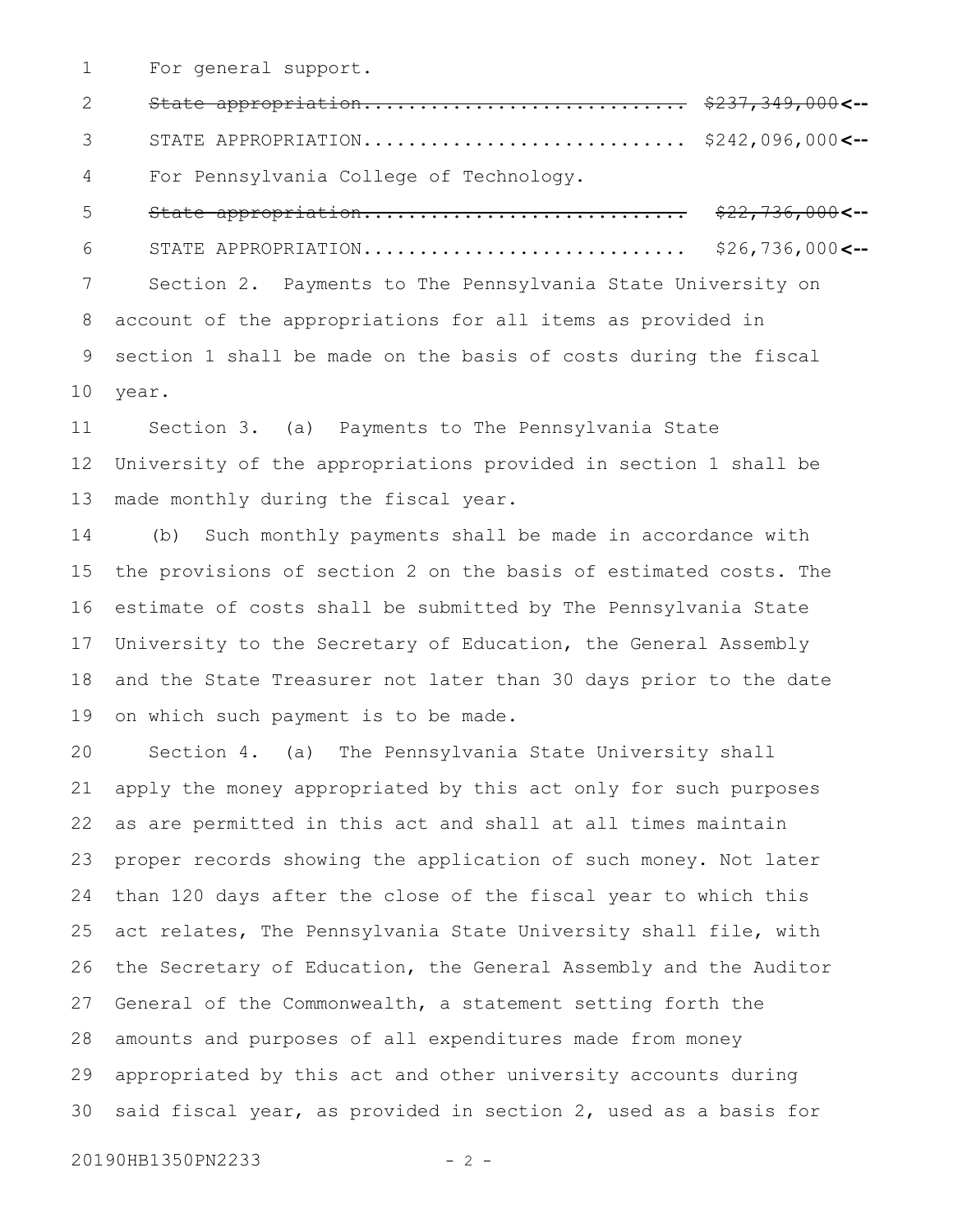receipt of any appropriation during said fiscal year. 1

(b) Such statement of expenditures and costs shall be reviewed by the Auditor General of the Commonwealth, and he shall have the right, in respect to the money appropriated by this act, to audit and disallow expenditures made for purposes not permitted by this act and to cause such sums to be recovered and paid by The Pennsylvania State University to the State Treasurer. In respect to expenditures made by the university from money other than that appropriated by this act, the Auditor General shall have the right to review only, and he shall file annually with the General Assembly such information concerning such expenditures as the General Assembly or any of its committees may require. 2 3 4 5 6 7 8 9 10 11 12 13

Section 5. The Pennsylvania State University shall provide full, complete and accurate information as may be required by the Department of Education or the chairperson or minority chairperson of the Appropriations Committee of the Senate or the chairperson or minority chairperson of the Appropriations Committee of the House of Representatives. 14 15 16 17 18 19

Section 6. The Pennsylvania State University shall present and report its financial statements required under the provisions of this act in accordance with: the generally accepted accounting principles as prescribed by the National Association of College and University Business Officers, the American Institute of Certified Public Accountants, or their successors, or by any other recognized authoritative body; the "Commonwealth of Pennsylvania Budget Instructions for the State System of Higher Education, State-Related Universities and Non-State-Related Colleges and Universities"; and, the financial reporting policies and standards promulgated by the Federal 20 21 22 23 24 25 26 27 28 29 30

20190HB1350PN2233 - 3 -